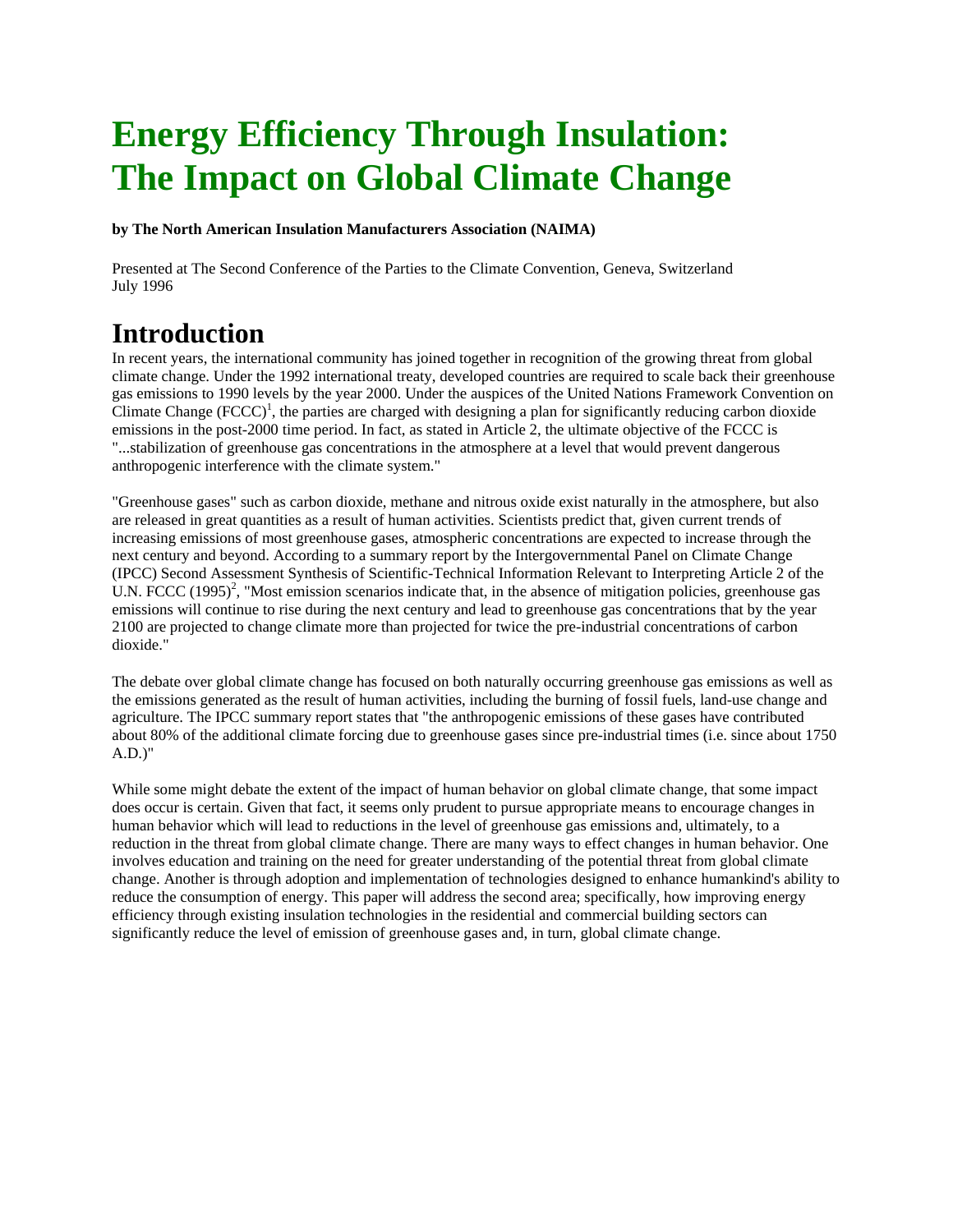## **The Role of Energy Efficiency and Insulation in Global Climate Change**

Energy efficiency is defined largely as cost-effective ways to reduce energy consumption through existing and improved technologies as well as through sound energy use practices. The idea behind energy efficiency is quite simple - if people consume less energy, there will be less emission of greenhouse gases as the result of the burning of fossil fuels. That, in turn, means a greater supply of fossil fuels which can then be used for other purposes in both developed and developing nations. Energy efficiency technologies and practices can therefore play a significant role in reducing the threat of global climate change.

One of the easiest and most effective energy efficient technologies available today is insulation. Overall benefits from insulation are numerous, including thermal performance, personal comfort, sound control, condensation control, fire protection and personnel protection. The thermal insulating properties of insulation materials provide important energy and environmental benefits. Made from a variety of substances including fiber glass, mineral wool, foam and other materials, insulation products are primarily designed to reduce the transfer of heat through building structures in residential, commercial and industrial applications. By their very nature, insulation products enable consumers to reduce more energy use and more emission of pollutants annually than it takes to manufacture them. This results in a very positive overall energy and environmental balance for thermal insulation. While there are significant savings realized from industrial process insulation and mechanical insulation as well, this paper will focus on studies that analyze the energy and environmental savings of fiber glass, rock wool and slag wool thermal insulation in buildings.

## **Insulation Savings in the United States**

In a 1996 study<sup>3</sup> of the energy and environmental benefits of fiber glass, rock wool and slag wool insulation materials prepared for the North American Insulation Manufacturers Association (NAIMA), researchers compared the energy used to make insulation with the energy currently being saved by insulation products installed in the building envelope of residential and commercial structures. According to the report, prepared jointly by Energy Conservation Management, Inc. (ECM), the Alliance to Save Energy, and Barakat & Chamberlin, Inc., the benefits from insulation far outweigh the cost, with the ratio of energy investment to energy savings having a range of (12 to 1) per year. This ratio means that for every Btu invested in the manufacture of thermal insulation, 12 Btu in energy savings are realized in the first year of service.

The ECM study looked specifically at the energy-saving benefits of the insulation currently in place in the United States in residential and commercial buildings as well as in industrial applications. The findings of the ECM study are startling. The authors reported that "because of home insulation, drastically less energy is needed to heat and cool homes in the United States today when compared to the same homes without insulation. This difference results in energy savings of 51 percent or 10.4 quadrillion Btu nationwide." That 10.4 quadrillion Btu is equivalent to a 255-day supply of gasoline for the entire United States or to 51% of the total annual industrial energy consumption in the United States. In the commercial building sector, the study found that insulation currently in place saves 1.51 quadrillion Btu annually, or a 37-day supply of gasoline for the entire United States

| <b>Table 1 - Energy Use (Quadrillion Btu)</b>                                                                |               |                     |                |           |  |  |  |
|--------------------------------------------------------------------------------------------------------------|---------------|---------------------|----------------|-----------|--|--|--|
|                                                                                                              | No insulation | Baseline (existing) | <b>Savings</b> | % Savings |  |  |  |
| Residential                                                                                                  | 20.41         | 10.00               | 10.41          | 51%       |  |  |  |
| Commercial                                                                                                   | 8.21          | 6.70                | 1.51           | 18%       |  |  |  |
| Residential & Commercial                                                                                     | 28.62         | 16.70               | 11.91          | 42%       |  |  |  |
| (Source: "Green and Competitive: Energy, Environmental, and Economic Benefits of Fiberglass and Mineral Wool |               |                     |                |           |  |  |  |
| Insulation Products," by Energy Conservation Management, Inc., et al, June 1996.)                            |               |                     |                |           |  |  |  |

Table 1 below summarizes the energy savings realized from insulation currently in place in these sectors: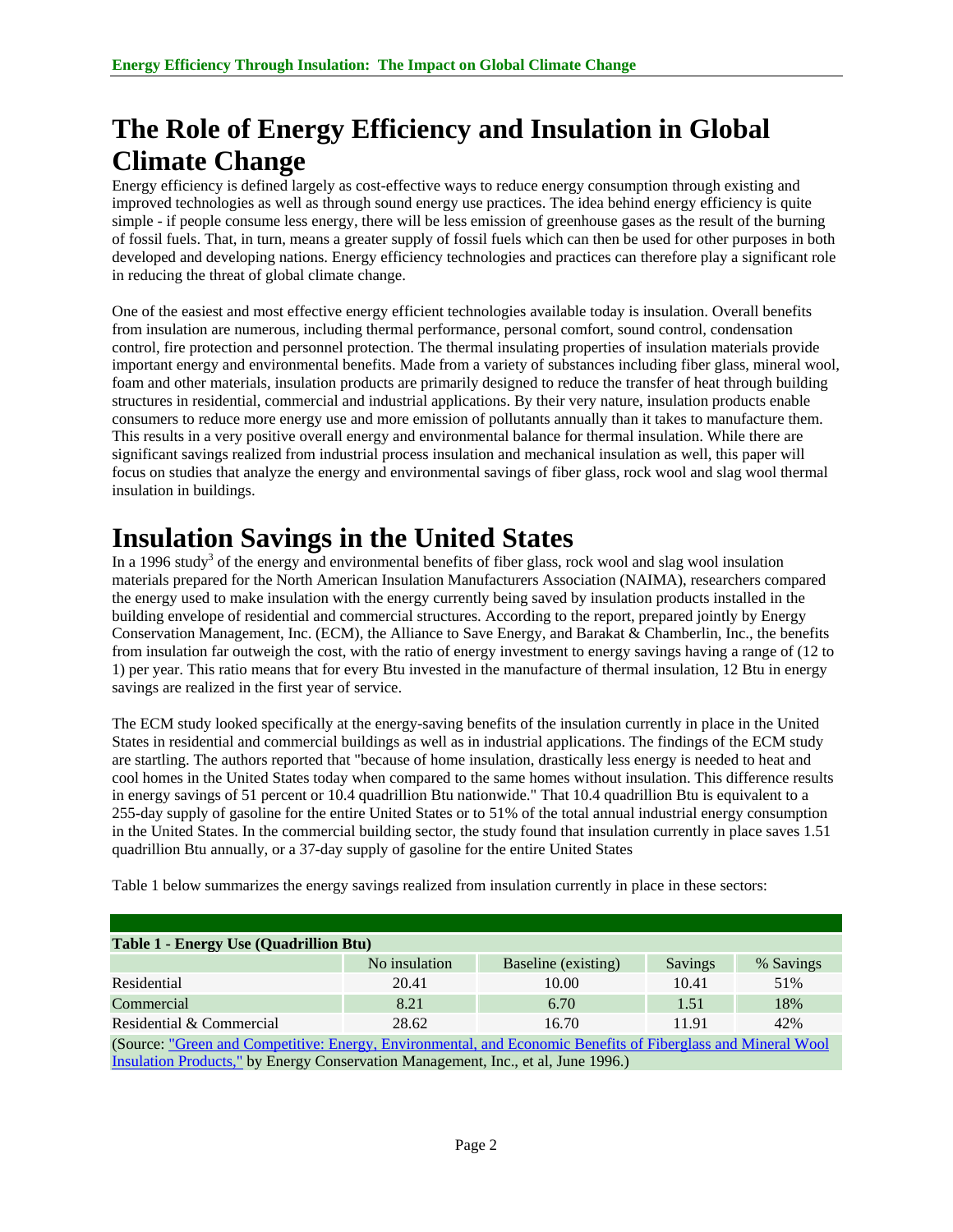While these numbers may be impressive, future energy savings may be even greater. The study also considered the potential for additional energy-savings and environmental impact if insulation levels were increased to meet standard energy codes. For example, if all residential buildings were insulated according to the Council of American Building Officials' Model Energy Code (MEC) 1992, a minimum energy efficiency standard for houses, an additional 2 quadrillion Btu in energy savings would be achievable. Add in energy savings potential from the commercial and industrial sectors, and the study estimates that it would be possible to save 2.2 quadrillion Btu of energy annually. That additional savings is equivalent to a 54-day supply of gasoline for the entire United States.

Yet the benefits of insulation go far beyond the increased comfort levels and money saved in utility bills for home and business owners. The environmental implications of the energy savings from insulation go right to the heart of global climate change, simply because less energy consumption means less emission of greenhouse gases.

Consider again the 10.41 quadrillion Btu saved as the result of insulation currently in place in residential homes. According to the ECM study, if current levels of residential insulation did not exist, U.S. carbon dioxide emissions would increase by 15%, with 1.35 trillion pounds of carbon dioxide being emitted into the atmosphere each year. In order to eliminate that much additional carbon dioxide from the atmosphere, nearly 300 million acres of trees would need to be planted.

Even more significant is the unrealized potential savings from improved thermal insulation in the residential sector. If levels of insulation in all U.S. residential buildings were improved to meet the Model Energy Code, an additional 249.2 billion pounds or 125 million tons per year of carbon dioxide emissions could be avoided. This would, in turn, reduce total carbon dioxide emissions in the U.S. by nearly 30%. Additionally, improved insulation in the commercial building sector would reduce carbon dioxide emissions - 36.12 billion pounds less or 18 million tons or another 4% reduction in total annual U.S. carbon dioxide emissions.

| <b>Table 2 - Carbon Dioxide Emissions Reduction (Billion Pounds)</b> |                |                             |  |  |  |  |  |
|----------------------------------------------------------------------|----------------|-----------------------------|--|--|--|--|--|
|                                                                      | Existing       | <b>Additional Potential</b> |  |  |  |  |  |
| Residential                                                          | 1.347          | 249.2                       |  |  |  |  |  |
| Commercial                                                           | 211            | 36.1                        |  |  |  |  |  |
| Industrial                                                           | Not Calculated | 8.2                         |  |  |  |  |  |
| Total                                                                | 1,558          | 293.5                       |  |  |  |  |  |

As illustrated in Table 2 below, the potential for reducing carbon dioxide emissions  $(CO<sub>2</sub>)$  through improved insulation is considerable.

(Source: "Green and Competitive: Energy, Environmental, and Economic Benefits of Fiberglass and Mineral Wool Insulation Products," by Energy Conservation Management, Inc., et al, June 1996.)

#### **International Savings from Insulation**

While we have focused on energy and environmental savings from insulation in the United States, the benefits of insulation are well documented in other countries as well. For example, the European Insulation Manufacturers Association (EURIMA), representing over 30 mineral fiber manufacturers in 16 European countries, has conducted a study of the European insulation industry's contribution to the solution of global warming. The report, entitled "Thermal Insulation Means Environmental Protection,"<sup>4</sup> found that:

- The EURIMA member countries account for approximately 3 billion of the 20 billion tons of  $CO<sub>2</sub>$  emitted into the world's atmosphere per year.
- Households and small businesses alone accounted for a quarter (737 million tons) of the 1987  $CO<sub>2</sub>$ emissions in the countries under review.
- Depending on the climatic conditions in the individual countries, heating accounted for 60 to 80% of these emissions.
- As a result, there is an annual reduction potential of approximately 600 million tons of heating-related  $CO<sub>2</sub>$ emissions which could be cut dramatically by the application of improved thermal insulation in the EURIMA countries.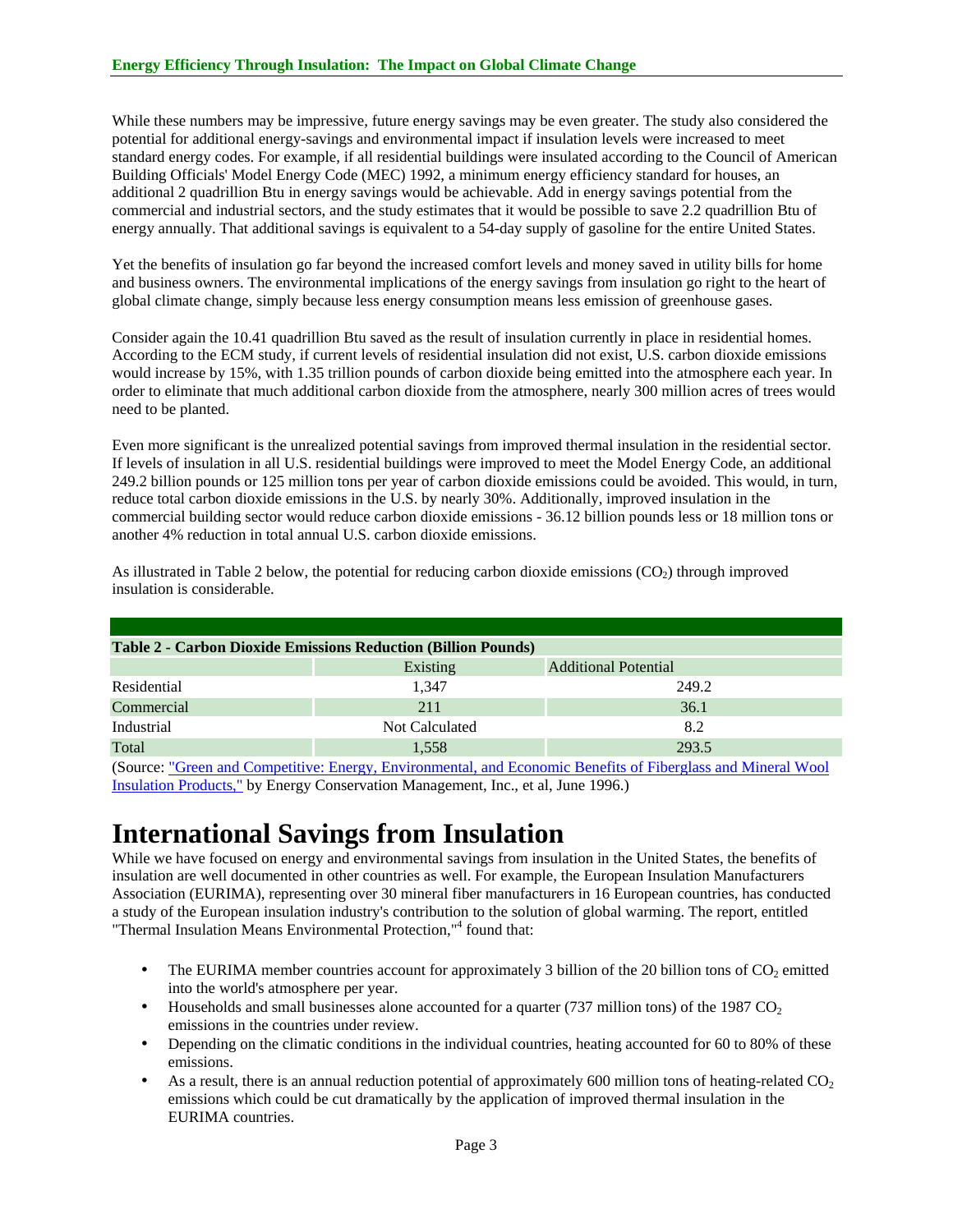| Table 3 -Possible reduction of $CO2$ emissions caused by heating by means of better building insulation |                                        |          |                    |                |           |  |  |  |
|---------------------------------------------------------------------------------------------------------|----------------------------------------|----------|--------------------|----------------|-----------|--|--|--|
| <b>EURIMA</b> Countries                                                                                 | <b>Actual emissions</b><br>(million t) |          | Possible reduction |                |           |  |  |  |
|                                                                                                         | Total                                  | Heating  | million t          | % Total        | % Heating |  |  |  |
| Austria                                                                                                 |                                        | 21       | 10                 |                | 48        |  |  |  |
| Belgium                                                                                                 | 112                                    | 33       | 22                 | 20             | 67        |  |  |  |
| Denmark                                                                                                 | 64                                     | 12       | 3                  | 5              | 25        |  |  |  |
| Finland                                                                                                 | 65                                     | 12       |                    | 2              | 8         |  |  |  |
| France                                                                                                  | 280                                    | 55       | 36                 | 13             | 65        |  |  |  |
| Germany                                                                                                 | 743                                    | 150      | 100                | 13             | 67        |  |  |  |
| Ireland                                                                                                 | 27                                     | 7        | 5                  | 18             | 71        |  |  |  |
| Italy                                                                                                   | 360                                    | 36       | 18                 | 5              | 50        |  |  |  |
| <b>Netherlands</b>                                                                                      | 167                                    | 40       | 27                 | 16             | 68        |  |  |  |
| Norway                                                                                                  | 35                                     | 3        | 1                  | 3              | 33        |  |  |  |
| Spain                                                                                                   | 186                                    | 27       | 13                 | 7              | 50        |  |  |  |
| Sweden                                                                                                  | 93                                     | 20       | 2                  | $\overline{2}$ | 10        |  |  |  |
| Switzerland                                                                                             | 42                                     | 17       | 11                 | 26             | 65        |  |  |  |
| Turkey                                                                                                  | 186                                    | 69       | 17                 | 9              | 25        |  |  |  |
| U.K.                                                                                                    | 542                                    | 75       | 37                 | 7              | 49        |  |  |  |
| <b>TOTAL</b>                                                                                            | $(*3,000)$                             | $(*600)$ | $(-310)$           | $(-10)$        | $(-50)$   |  |  |  |

(Source: "Thermal Insulation Means Environmental Protection," Study by the European Insulation Manufacturers Association (EURIMA), 1990.)

The EURIMA report concluded that "310 million tons of heating-related emissions can be avoided every year by applying state of the art thermal insulation measures to new and existing buildings - some 50% of the total heatingrelated emissions and well over 10% of the total  $CO<sub>2</sub>$  emissions.

Similarly, a report from Australia<sup>5</sup> analyzed the potential impact on greenhouse gases from the use of more effective insulation of new and existing residential buildings. According to the Fibreglass and Rockwool Insulation Manufacturers Association of Australia (FARIMA), which represents all Australian mineral fiber manufacturers, the findings are significant. FARIMA found that a home insulated to Australian Standard AS2627, the home insulation thermal performance standard, would reduce energy lost through the walls by 20-30% and through the ceiling by 30- 40%. In terms of pollution reduction potential, FARIMA states that "it has been estimated that if all new homes built in Australia each year were insulated to the recommended insulation levels for AS2627.1, the carbon dioxide emission savings from these homes would total 3.2 million tonnes a year every year within five years ..." It is important to keep in mind that this study looked only at residential homes in Australia.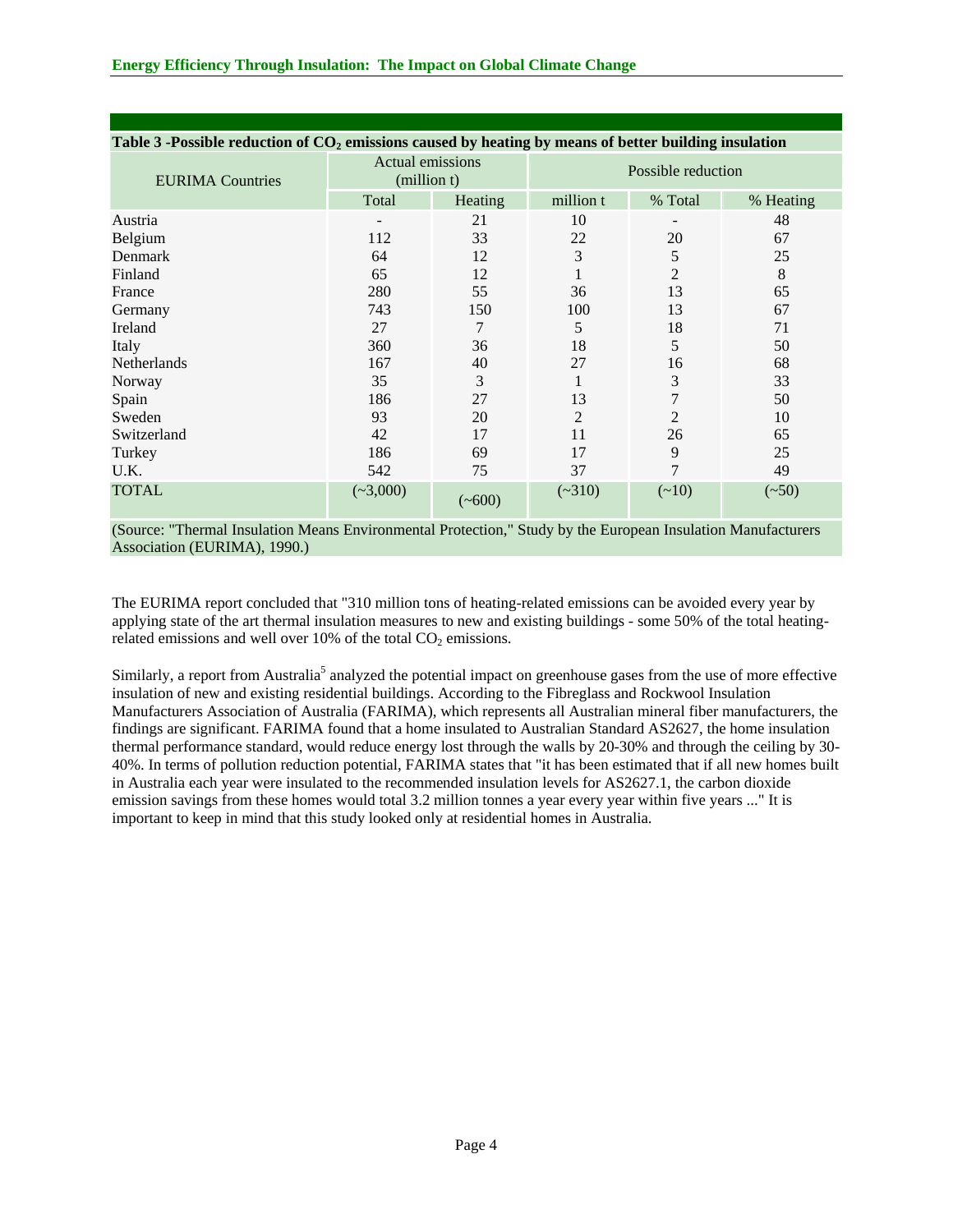

(Source: "Insulation Incentives: A submission to the Federal Ministers for the Environment: Resources and Energy on Energy Conservation and Environmental Protection" by Fibreglass and Rockwool Insulation Manufacturers Association of Australia (FARIMA). 1996.)

#### **Conclusion**

Clearly, insulation represents a practical energy-efficiency technology that can have a real and immediate impact on global climate change. Fiber glass, rock wool and slag wool thermal insulation, applied to current minimum energy efficiency standards in both new and existing homes, can lead to considerable energy, economic and environmental benefits. The energy invested in the manufacture of these insulation materials is returned many times over in just the first year of use. In turn, the energy efficiency benefits to be realized from improved use of mineral wool insulations can reduce greenhouse gas emissions throughout the world and reduce the threat of global climate change. Similarly, the effective use of mineral wool insulation in industrial and mechanical applications can contribute to additional energy savings and pollution prevention*.* 

As demonstrated by the studies referenced in this paper, the unrealized potential for energy and environmental savings from improved building insulation demands the attention of international forums such as this. The enormous reduction in greenhouse gas emissions as the result of insulation in existing structures should not go unrecognized. To do so would be to overlook a readily available and cost-effective energy efficient technology that offers immediate environmental benefits throughout its product lifetime.

To ensure that the benefits of thermal insulation can be attained throughout the world, it is critical that countries cooperate on education, training, development and guidance for improved energy efficiency. As such, it is important that the leaders of the Conference of the Parties to the Climate Convention provide guidance on energy efficient building practices as well as the effective use of insulation technology. By including in the international protocol on global climate change a recommendation for improved energy-efficiency for buildings with a focus on thermal performance for residential and commercial buildings, along with guidance on thermal improvements for industrial and mechanical insulation, this conference will take a major step toward its ultimate goal to stabilize the emission of greenhouse gases.